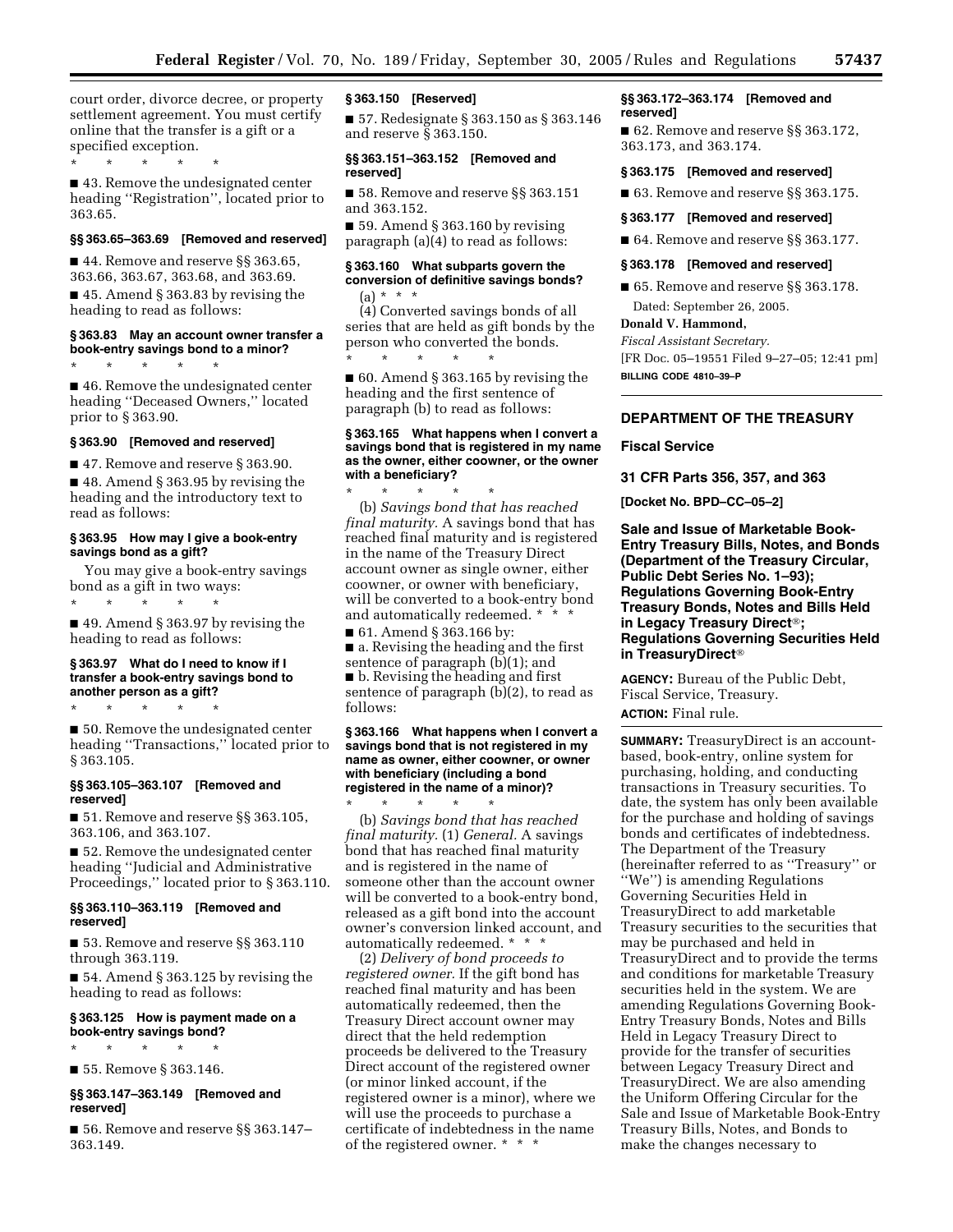accommodate participation in Treasury marketable securities auctions for securities to be held in either the TreasuryDirect or the Legacy Treasury Direct<sup>®</sup> system. We are also eliminating the ability to bid competitively through Legacy Treasury Direct. These final amendments benefit individual investors by allowing them to purchase, hold and conduct transactions in marketable Treasury securities through the TreasuryDirect system.

**DATES:** Effective Date: September 30, 2005.

**ADDRESSES:** You can download this final rule at the following Internet addresses: *<http://www.publicdebt.treas.gov>*or *[http://www.gpoaccess.gov/ecfr.](http://www.gpoaccess.gov/ecfr)* 

# **FOR FURTHER INFORMATION CONTACT:**

- Elisha Whipkey, Director, Division of Program Administration, Office of Securities Operations, Bureau of the Public Debt, at (304) 480–6319 or *[elisha.whipkey@bpd.treas.gov](mailto:elisha.whipkey@bpd.treas.gov)* for information on the TreasuryDirect and Legacy Treasury Direct systems.
- Chuck Andreatta, Associate Director, Government Securities Regulations Staff, Bureau of the Public Debt, at (202) 504–3632 or *[govsecreg@bpd.treas.gov](mailto:govsecreg@bpd.treas.gov)* for information on Treasury marketable securities auction rules (31 CFR part 356).
- Susan Klimas, Attorney-Adviser, Dean Adams, Assistant Chief Counsel, Edward Gronseth, Deputy Chief Counsel, Office of the Chief Counsel, Bureau of the Public Debt, at (304) 480–8692 or *[susan.klimas@bpd.treas.gov](mailto:susan.klimas@bpd.treas.gov)* for

information on regulations governing TreasuryDirect and Legacy Treasury Direct (31 CFR parts 357 and 363).

#### **SUPPLEMENTARY INFORMATION:**

 $TreasurvDirect<sup>®</sup>$  is an account-based, online, book-entry system for purchasing, holding, and conducting transactions in Treasury securities. Currently, book-entry Series EE and Series I savings bonds and certificates of indebtedness are offered for purchase. In addition, definitive savings bonds may be converted to book-entry savings bonds through TreasuryDirect and held in the system. We are issuing this amendment to 31 CFR parts 363, 357, and 356 to provide for the purchase and holding of marketable Treasury securities in TreasuryDirect.

*31 CFR Part 363.* We are amending 31 CFR part 363, Regulations Governing Securities Held in TreasuryDirect, to add marketable Treasury securities to the securities that may be held in the

TreasuryDirect system.<sup>1</sup> The previous subpart F is redesignated as subpart H, and a new subpart F has been added to address the unique terms and conditions for holding marketable Treasury securities in TreasuryDirect. The provisions in subpart B, which apply to all securities held in TreasuryDirect, will apply to marketable Treasury securities as well. Therefore, the current provisions in subpart B relating to rules of the system, registrations, administrative and judicial proceedings, and decedents' estates, that are applicable to all securities in TreasuryDirect, will apply to marketable Treasury securities.

A TreasuryDirect account owner can submit a noncompetitive bid for eligible marketable Treasury securities online through his or her account. Marketable Treasury securities that are eligible for purchase through a TreasuryDirect account are those that are available for purchase through the TreasuryDirect Web site. Any registration provided in subpart B for securities held in TreasuryDirect is available for marketable Treasury securities.

Upon the purchase of a marketable Treasury security, there will be a period of 45 calendar days after the issue date of the security, or the term of the security, whichever is less, during which the security may not be transferred. This holding period is to prevent a loss to Treasury in the event of a returned or unauthorized debit. In addition, and for a similar reason, we are amending subpart D, relating to certificates of indebtedness, to provide for a holding period of 5 business days after a debit entry for the purchase of a certificate of indebtedness. During this holding period the certificate of indebtedness may only be redeemed to purchase a new security and may not be redeemed for cash.

This final rule provides for the transfer of marketable Treasury securities among the commercial bookentry system, the Legacy Treasury Direct system, and the TreasuryDirect system. Online transfers available for marketable

Treasury securities are transfers between TreasuryDirect accounts, transfers to other book-entry systems, and transfers to our agent for sale on the open market (Sell Direct), in increments of \$1000. Any eligible marketable bookentry Treasury bill, note, or bond may be transferred into and held in a TreasuryDirect account.

Under the provisions of this amendment, an account owner may reinvest a matured security held in TreasuryDirect by directing that the redemption proceeds of the security be used to purchase a certificate of indebtedness, and then using the redemption proceeds of the certificate of indebtedness to purchase a new marketable Treasury security.

The process in TreasuryDirect for handling undeliverable payments of either principal or interest will benefit both investors and Treasury. Undeliverable proceeds will be used to purchase a certificate of indebtedness in the name of the account owner. The account owner can then directly access the certificate of indebtedness online through the account, rather than having to contact Treasury to make arrangements for delivery of the payment.

A four-business day closed book period will be in effect prior to the date a marketable security payment is made. This means that certain transactions made during the closed book period will be delayed until after the closed book period is completed and the payment is made.

*31 CFR Part 357.* We are amending 31 CFR part 357, Regulations Governing Book-Entry Treasury Bonds, Notes and Bills Held in Legacy Treasury Direct, to provide that marketable Treasury securities may be transferred between Legacy Treasury Direct and TreasuryDirect.

*31 CFR Part 356.* 31 CFR part 356, also referred to as the Uniform Offering Circular (UOC), sets out the terms and conditions for the sale and issuance to the public of marketable Treasury bills, notes, and bonds. The UOC, in conjunction with offering announcements, represents a comprehensive statement of those terms and conditions.2

This amendment makes changes to the UOC to allow bidders to bid for marketable Treasury securities to be issued in either the TreasuryDirect or

<sup>1</sup>The governing regulations for the TreasuryDirect system, 31 CFR part 363, were originally published as a final rule October 17, 2002 (67 FR 64275). The regulations were subsequently amended May 8, 2003 (68 FR 24793); January 16, 2004 (69 FR 2506); August 16, 2004 (69 FR 50307); March 23, 2005 (70 FR 14940); and September 30, 2005. The TreasuryDirect system was first referred to as New Treasury Direct to distinguish it from an older system for holding book-entry Treasury bills, notes and bonds directly with Treasury, also known as TreasuryDirect. The regulations for the older system are found at 31 CFR part 357. The name of the newer system was changed in the most recent amendment to the TreasuryDirect regulations, and at the same time the name of the older system was changed to Legacy Treasury Direct.

<sup>2</sup>The Uniform Offering Circular was published as a final rule on January 5, 1993 (58 FR 411). The circular, as amended, is codified at 31 CFR part 356. A final rule converting the UOC to plain language and making certain other minor changes was published in the **Federal Register** on July 28, 2004 (69 FR 45202).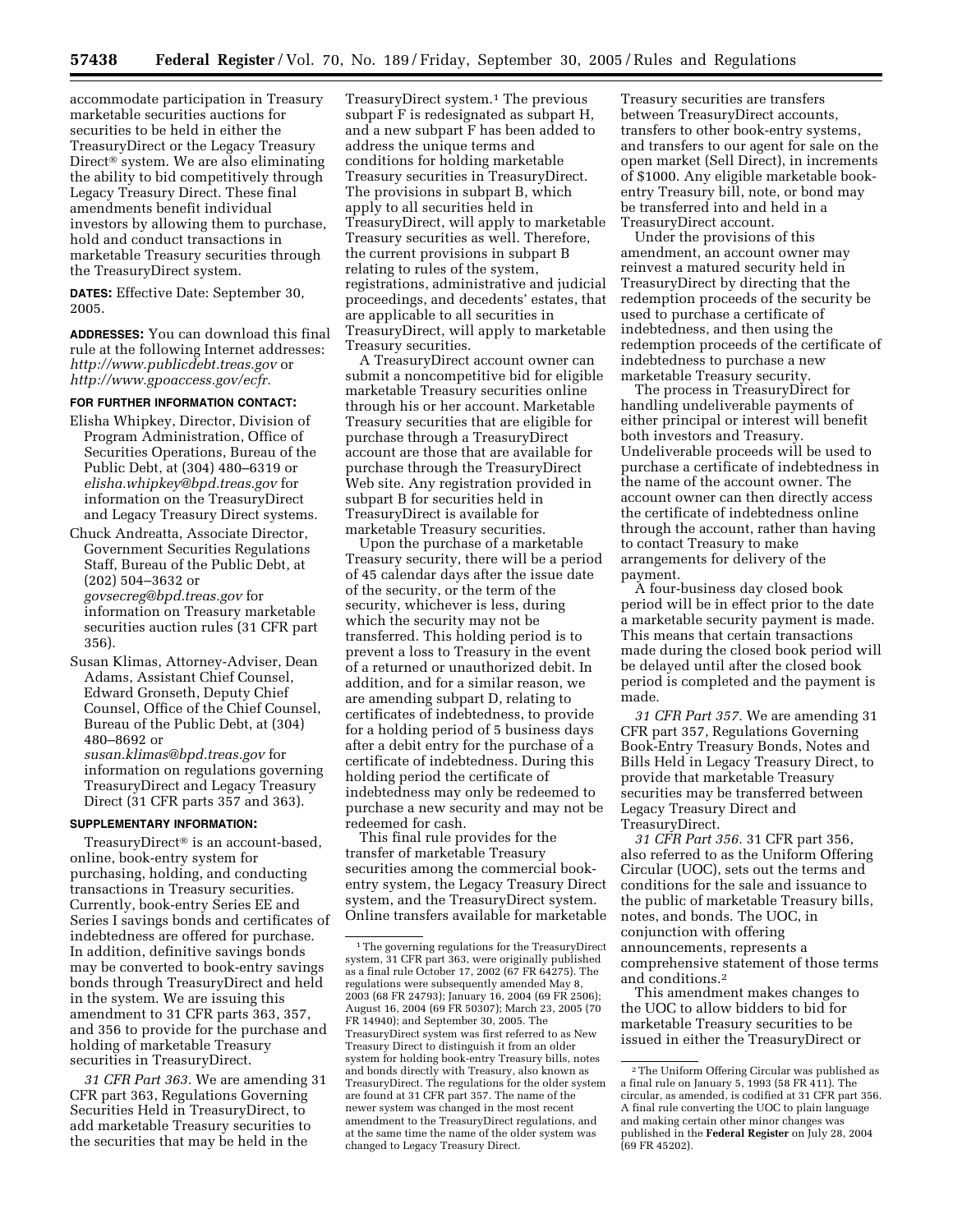Legacy Treasury Direct direct-holding systems. The amendment accommodates the differences between the systems, such as the methods of payment. The amendment makes one substantive change, described below, which is that competitive bidding will no longer be allowed for securities to be held in Legacy Treasury Direct.

Competitive bidding will not be allowed for securities to be held in either the new TreasuryDirect system or in Legacy Treasury Direct. Although competitive bidding has been allowed since Legacy Treasury Direct was first implemented in 1986, our experience has been that the volume of such bids has been so low that it does not justify continuing to provide the service. Accordingly, § 356.12 has been amended to stipulate that it will not be a feature of either system going forward.

### **Procedural Requirements**

This final rule does not meet the criteria for a ''significant regulatory action'' as defined in Executive Order 12866. Therefore, a regulatory assessment is not required.

Because this final rule relates to matters of public contract and procedures for United States securities, notice and public procedure and delayed effective date requirements are inapplicable, pursuant to 5 U.S.C. 553(a)(2).

As no notice of proposed rulemaking is required, the Regulatory Flexibility Act (5 U.S.C. 601 et seq.) does not apply.

We ask for no new collections of information in this final rule. Therefore, the Paperwork Reduction Act (44 U.S.C. 3507) does not apply.

### **List of Subjects**

### *31 CFR Part 356*

Bonds, Federal Reserve System, Government securities, Securities.

#### *31 CFR Part 357*

Banks, Banking, Bonds, Electronic funds transfers, Government securities, Reporting and recordkeeping requirements.

### *31 CFR Part 363*

Bonds, Electronic funds transfer, Federal Reserve system, Government securities, Securities.

■ Accordingly, for the reasons set out in the preamble, 31 CFR chapter II, subchapter B, is amended as follows:

# **PART 356—SALE AND ISSUE OF MARKETABLE BOOK-ENTRY TREASURY BILLS, NOTES AND BONDS (DEPARTMENT OF THE TREASURY CIRCULAR, PUBLIC DEBT SERIES NO. 1–93)**

■ 1. The authority citation for part 356 continues to read as follows:

**Authority:** 5 U.S.C. 301; 31 U.S.C. 3102 et seq.; 12 U.S.C. 391.

■ 2. Amend part 356 by revising ''TreasuryDirect'' or ''Legacy Treasury Direct" to read "TreasuryDirect ®" or "Legacy Treasury Direct<sup>®"</sup> the first time they appear in each section or section heading in the part.

■ 3. Section 356.2 is amended by revising the definitions of ''Autocharge agreement,'' ''Book-entry security,'' Security and "TreasuryDirect," and by adding in alphabetical order the definitions of ''Certificate of indebtedness'' and ''Legacy Treasury Direct'' to read as follows:

### **§ 356.2 What definitions do I need to know to understand this part?**

\* \* \* \* \* *Autocharge agreement* means an agreement in a format acceptable to Treasury between a submitter or clearing corporation and a depository institution that authorizes us to:

(1) Deliver awarded securities to: (i) The book-entry securities account of a designated depository institution in the commercial book-entry system, or

(ii) An account in Legacy Treasury Direct, and

(2) Charge a funds account of a designated depository institution for the settlement amount of the securities.

\* \* \* \* \* *Book-entry security* means a security that is issued and maintained as an accounting entry or electronic record in either the commercial book-entry system or in one of Treasury's two direct-hold systems—TreasuryDirect or Legacy Treasury Direct. (See § 356.4.) \* \* \* \* \*

*Certificate of indebtedness* means a one-day non-interest-bearing security that may be held in TreasuryDirect and that automatically matures and is rolled over each day until its owner requests that it be redeemed.

\* \* \* \* \* *Legacy Treasury Direct* means a non-Internet-based book-entry system maintained by Treasury for purchasing and holding marketable Treasury securities directly with Treasury. (See 31 CFR part 357.)

\* \* \* \* \* *Security* means a Treasury bill, note, or bond, each as described in this part.

Security also means any other obligation we issue that is subject to this part according to its auction announcement. Security includes an interest or principal component under the STRIPS program, as well as a certificate of indebtedness in an investor's TreasuryDirect account.

\* \* \* \* \* *TreasuryDirect* means the book-entry, online system maintained by Treasury for purchasing and holding marketable Treasury securities, nonmarketable savings bonds, and certificates of indebtedness directly with Treasury. (See 31 CFR part 363.)

\* \* \* \* \*

■ 4. Section 356.4 is amended by revising the introductory text and paragraph (b), and by adding a new paragraph (c) to read as follows:

### **§ 356.4 What are the book-entry systems in which auctioned Treasury securities may be issued?**

There are three book-entry securities systems—the commercial book-entry system, TreasuryDirect, and Legacy Treasury Direct—into which we issue marketable Treasury securities. We maintain and transfer securities in these three book-entry systems at their par amount. Par amounts of Treasury inflation-protected securities do not include adjustments for inflation. Securities may be transferred from one system to the other. See Department of the Treasury Circular, Public Debt Series No. 2–86, as amended (31 CFR part 357) and 31 CFR part 363.

\* \* \* \* \*

(b) *TreasuryDirect.* In this system, account holders maintain accounts in a book-entry, online system directly on the records of the Bureau of the Public Debt, Department of the Treasury. Bids for securities to be held in TreasuryDirect are submitted through the Internet.

(c) *Legacy Treasury Direct.* In this system, we maintain the book-entry securities of account holders directly on the records of the Bureau of the Public Debt, Department of the Treasury. Bids for securities to be held in Legacy Treasury Direct are generally submitted directly to us, although such bids may also be forwarded to us by a depository institution or dealer.

■ 5. Section 356.5 is amended by revising the introductory text to read as follows:

# **§ 356.5 What types of securities does the Treasury auction?**

We offer securities under this part exclusively in book-entry form and as direct obligations of the United States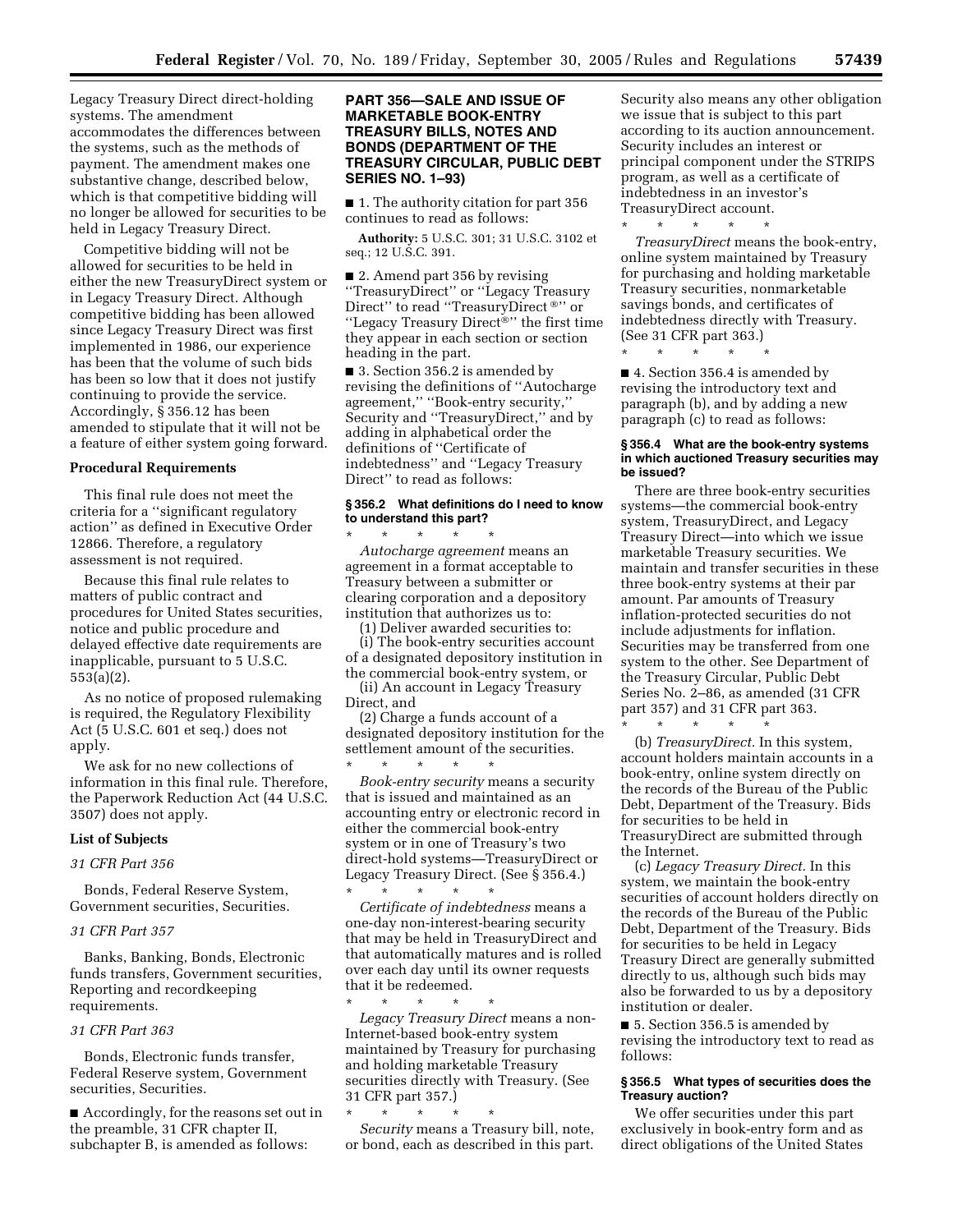issued under Chapter 31 of Title 31 of the United States Code. The securities are subject to the terms and conditions in this part, the regulations in 31 CFR part 363 (for securities held in TreasuryDirect), the regulations in 31 CFR part 357 (for securities held in the commercial book-entry system and Legacy Treasury Direct), and the auction announcements. When we issue additional securities with the same CUSIP number as outstanding securities, we consider them to be the same securities as the outstanding securities.

\* \* \* \* \*

■ 6. Section 356.11 is amended by revising the first sentence of paragraph (a)(1), by revising paragraph (c), and by adding a new paragraph (d) to read as follows:

### **§ 356.11 How are bids submitted in an auction?**

(a) *General.* (1) All bids must be submitted using an approved method, which depends on whether you are requesting us to issue the awarded securities in the commercial book-entry system, in TreasuryDirect, or in Legacy Treasury Direct (See § 356.4). \* \* \*

\* \* \* \* \* (c) *TreasuryDirect.* You must submit your bids through your established book-entry, online TreasuryDirect account. You may reinvest the proceeds of maturing securities held in TreasuryDirect by directing that the proceeds be used to purchase a certificate of indebtedness in your TreasuryDirect account and by using the proceeds of your certificate of indebtedness to pay for the securities.

(d) *Legacy Treasury Direct.* (1) If you are a submitter and the awarded securities are to be issued in Legacy Treasury Direct, you may submit bids by using one of our approved methods, *e.g.*, computer, automated telephone service, or paper forms. You may also reinvest the proceeds of maturing securities into new securities through the same methods.

(2) If you are submitting bids by paper form, you must use forms authorized by the Bureau of the Public Debt and provide the requested information. We have the option of accepting or rejecting bids on any other form. You are responsible for ensuring that we receive bids in paper form on time. A noncompetitive bid is on time if:

(i) We receive it on or before the issue date, and

(ii) The envelope it arrived in bears evidence, such as a U.S. Postal Service cancellation, that it was mailed prior to the auction date.

(3) If you are submitting a bid by computer or automated telephone service you must be an established Legacy Treasury Direct account holder with a Taxpayer Identification Number.

(4) In contingency situations, such as a power outage, we may accept bids by other means, provided, that in all cases the bids are submitted prior to the relevant bidding deadline by an established Legacy Treasury Direct account holder.

■ 7. Section 356.12 is amended by revising paragraphs (b)(1) and (c)(3) to read as follows:

# **§ 356.12 What are the different types of bids and do they have specific requirements or restrictions?**

\* \* \* \* \* (b) *Noncompetitive bids*. (1) *Maximum bid*. You may not bid noncompetitively for more than \$5 million. The maximum bid limitation does not apply if you are bidding solely through either a TreasuryDirect or a Legacy Treasury Direct reinvestment request. A request for reinvestment of securities maturing in either TreasuryDirect or Legacy Treasury Direct is a noncompetitive bid.

(c) \* \* \* (3) *Additional restrictions.* You may not bid competitively in an auction in which you are bidding noncompetitively. You may not bid competitively for securities to be bought through either TreasuryDirect or Legacy Treasury Direct.

\* \* \* \* \*

■ 8. Section 356.17 is amended by redesignating paragraphs (b) and (c) as paragraphs (c) and (d), respectively, adding new paragraph (b) and revising newly redesignated paragraphs (c) and (d) to read as follows:

# **§ 356.17 How and when do I pay for securities awarded in an auction?**

\* \* \* \* \* (b) *TreasuryDirect.* You must pay for your awarded securities by a debit entry to a deposit account that you are authorized to debit or by using the redemption proceeds of your certificate of indebtedness held in your TreasuryDirect account. Payment by debit entry occurs on the settlement date for the actual settlement amount due. (See § 356.25.)

(c) *Legacy Treasury Direct.* Unless you make other provisions, you must pay by debit entry to a deposit account that you are authorized to debit or submit payment with your bids. Payment by debit entry occurs on the settlement date for the actual settlement amount due. (See § 356.25.) If you are paying with a check or with maturing

securities, you must pay separately for any premium, accrued interest, or inflation adjustment as soon as you receive your Payment Due Notice.

(1) *Bidding and payment by computer or by telephone.* If you are bidding by computer or by telephone, you must pay for any securities awarded to you by debit entry to a deposit account. If a depository institution or dealer is submitting your bids for securities to be held in Legacy Treasury Direct, payment may be either by debit entry to a deposit account or by allowing us to charge the Federal Reserve Bank funds account of a depository institution.

(2) *Bidding and payment by paper form.* If you are mailing bids to us on a paper form, you may either enclose your payment with the form or pay for any securities awarded to you by debit entry to a deposit account. For bills, you may pay by depository institution (cashier's or teller's) check, certified check, or currently dated Treasury or fiscal agency check made payable to you. For notes or bonds, in addition to the payment options for bills, you may also pay by personal check. If you submit a personal check, make it payable to Legacy Treasury Direct and mail it with the bid to the Federal Reserve Bank handling your account. In your payment amount you must include the par amount and any announced accrued interest and/or inflation adjustment.

(3) *Payment by maturing securities.*  You may use maturing securities held in Legacy Treasury Direct as payment for reinvestments into new securities that we are offering, as long as we receive the appropriate transaction request on time.

(d) *Commercial book-entry system.*  Unless you make other provisions, payment of the settlement amount must be by charge to the funds account of a depository institution at a Federal Reserve Bank.

■ 9. Section 356.22 is amended by revising paragraph (a) to read as follows:

### **§ 356.22 Does the Treasury have any limitations on auction awards?**

(a) *Awards to noncompetitive bidders.*  The maximum award to any noncompetitive bidder is \$5 million. This limit does not apply to bidders bidding solely through TreasuryDirect or Legacy Treasury Direct reinvestment requests.

\* \* \* \* \* ■ 10. Section 356.25 is amended by revising paragraphs (a) and (b), redesignating paragraph (c) as paragraph (d), adding a new paragraph (c), and revising newly redesignated paragraph (d) to read as follows: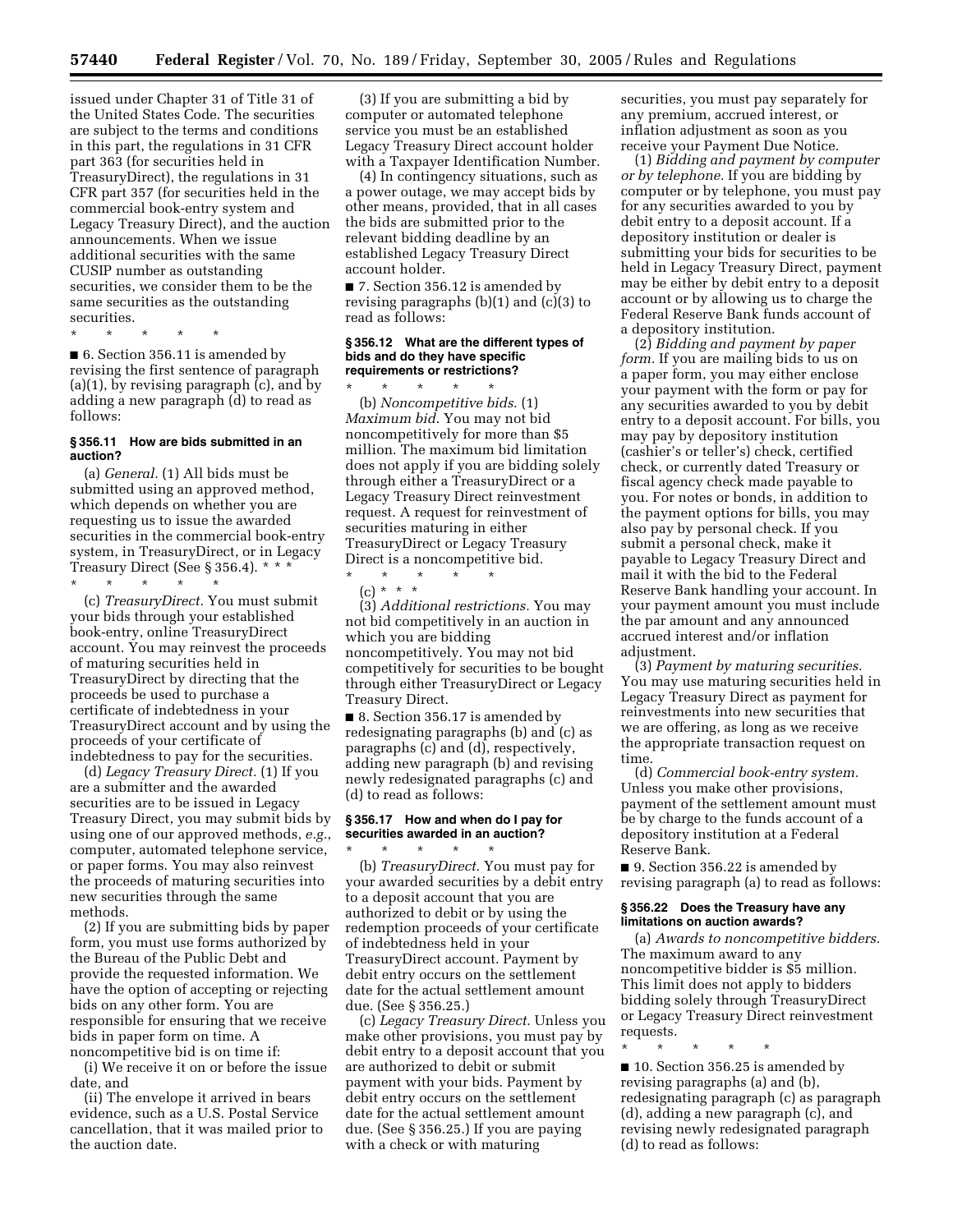### **§ 356.25 How does the settlement process work?**

\* \* \* \* \* (a) *Payment by debit entry to a deposit account.* If you are paying by debit entry to a deposit account as provided for in § 356.17 (b) and (c), we will charge the settlement amount to the specified account on the issue date.

(b) *Payment by authorized charge to a funds account.* Where the submitter's method of payment is an authorized charge to the funds account of a depository institution as provided for in § 356.17 (c)(1) and (d), we will charge the settlement amount to the specified funds account on the issue date.

(c) *Payment through a certificate of indebtedness.* If you are paying with the redemption proceeds of your certificate of indebtedness as provided for in § 356.17(b), we will redeem the certificate of indebtedness for the settlement amount of the security and apply the proceeds on the issue date.

(d) *Payment with bids.* If you paid the par amount with your bids as provided for in § 356.17 (c)(2), you may have to pay an additional amount, or we may have to pay an amount to you, as follows:

(1) *When we owe an amount to you.*  If the amount you paid is more than the settlement amount, we will refund the balance to you after the auction. This will generally occur if you submit payment with your bids. A typical example would be an auction where the price is a discount from par and there is no accrued interest.

(2) *When you must remit an additional amount.* If the settlement amount is more than the amount you paid, we will notify you of the additional amount due. You may owe us such an additional amount if the auction calculations result in a premium or if accrued interest or an inflation adjustment is due. If your securities are to be held in TreasuryDirect, we will collect this amount through the same payment method that you previously authorized for the transaction. If your securities are to be held in Legacy Treasury Direct, you will be responsible for remitting this additional amount immediately.

■ 11. Section 356.30 is amended by redesignating current paragraph (c)(2) as paragraph (c)(3) and by adding a new paragraph (c)(2) and revising newly redesignated paragraph (c)(3) to read as follows:

# **§ 356.30 When does the Treasury pay principal and interest on securities?**

\* \* \* \* \* (c) \* \* \*

(2) *TreasuryDirect.* We discharge our payment obligations when we make payment to a depository institution for credit to the account specified by the owner of the security, when we make payment for a certificate of indebtedness to be issued and held in the owner's account, or when we make payment according to the instructions of the security's owner or the owner's legal representative.

(3) *Legacy Treasury Direct.* We discharge our payment obligations when we make payment to a depository institution for credit to the account specified by the owner of the security, or when we make payment according to the instructions of the security's owner or the owner's legal representative.

# **PART 357—REGULATIONS GOVERNING BOOK-ENTRY TREASURY BONDS, NOTES AND BILLS HELD IN LEGACY TREASURY DIRECT**

■ 12. The authority citation for part 357 continues to read as follows:

**Authority:** 31 U.S.C. chapter 31; 12 U.S.C. 391; 5 U.S.C. 301.

■ 13. Amend part 357 by revising ''TreasuryDirect'' or ''Legacy Treasury Direct" to read "TreasuryDirect ®" or "Legacy Treasury Direct<sup>®"</sup> the first time they appear in each section or section heading in the part.

■ 14. Amend 357.0 by revising paragraph (a) to read as follows:

### **§ 357.0 Book-entry systems.**

(a) *Treasury securities.* Treasury securities are maintained in one of the following book-entry systems:

(1) *Commercial book-entry system.*  The commercial book-entry system is the book-entry system in which Treasury securities are held in a tiered system through securities intermediaries such as financial institutions or brokerage firms. A Treasury security is maintained in the commercial bookentry system if it is credited by a Federal Reserve Bank to a Participant's Securities Account. The regulations governing the commercial book-entry system are found at subpart B of this part, and are referred to as Treasury/ Reserve Automated Debt Entry System (TRADES).

(2) *Legacy Treasury Direct.* The Legacy Treasury Direct system is a non-Internet-based book-entry system maintained by Treasury for purchasing and holding marketable Treasury securities as book-entry products. A Treasury security is maintained in Legacy Treasury Direct if it is credited to a Legacy Treasury Direct account as

described in § 357.20 of this part. Treasury securities are held directly by the Department of the Treasury in accounts maintained in the investor's name. A Legacy Treasury Direct account may be accessed through a designated Federal Reserve Bank or the Bureau of the Public Debt. See subpart C of this part for rules pertaining to Legacy Treasury Direct.

(3) *TreasuryDirect.* TreasuryDirect is a book-entry, online system maintained by the Department of the Treasury for purchasing and holding eligible marketable Treasury securities, United States Savings Bonds, and certificates of indebtedness in electronic form as a computer record on the books of Treasury. The regulations governing TreasuryDirect are found at 31 CFR part 363.

\* \* \* \* \*

■ 15. Amend § 357.2 by revising the definitions of ''Book-entry security'' and ''Original issue,'' in alphabetical order, to read as follows:

#### **§ 357.2 Definitions.**

\* \* \* \* \* *Book-entry security* means a Treasury security maintained as a computer record in the commercial book-entry system, Legacy Treasury Direct, or TreasuryDirect.

\* \* \* \* \* *Original issue* means Treasury's offering of a marketable Treasury security to the public and its issuance in book-entry form to be maintained in the commercial book-entry system, Legacy Treasury Direct, or TreasuryDirect.

\* \* \* \* \* ■ 16. Amend § 357.22 by revising the second sentence in paragraph (a), the fourth sentence in paragraph (a), the first sentence of paragraph (a)(1), and paragraph (a)(3) to read as follows:

# **§ 357.22 Transfers.**

(a) *General.* \* \* \* A security may be transferred among accounts in Legacy Treasury Direct, the commercial bookentry system, and TreasuryDirect. \* \* \* The Department may delay transfer of a newly purchased security from a Legacy Treasury Direct account to an account in commercial book entry or TreasuryDirect for a period not to exceed (30) calendar days from the date of issue.

(1) *Identification of securities to be transferred.* The owner must identify the securities to be transferred, in the manner required by the transaction request. \* \* \*

\* \* \* \* \*

(3) *When transfer effective.*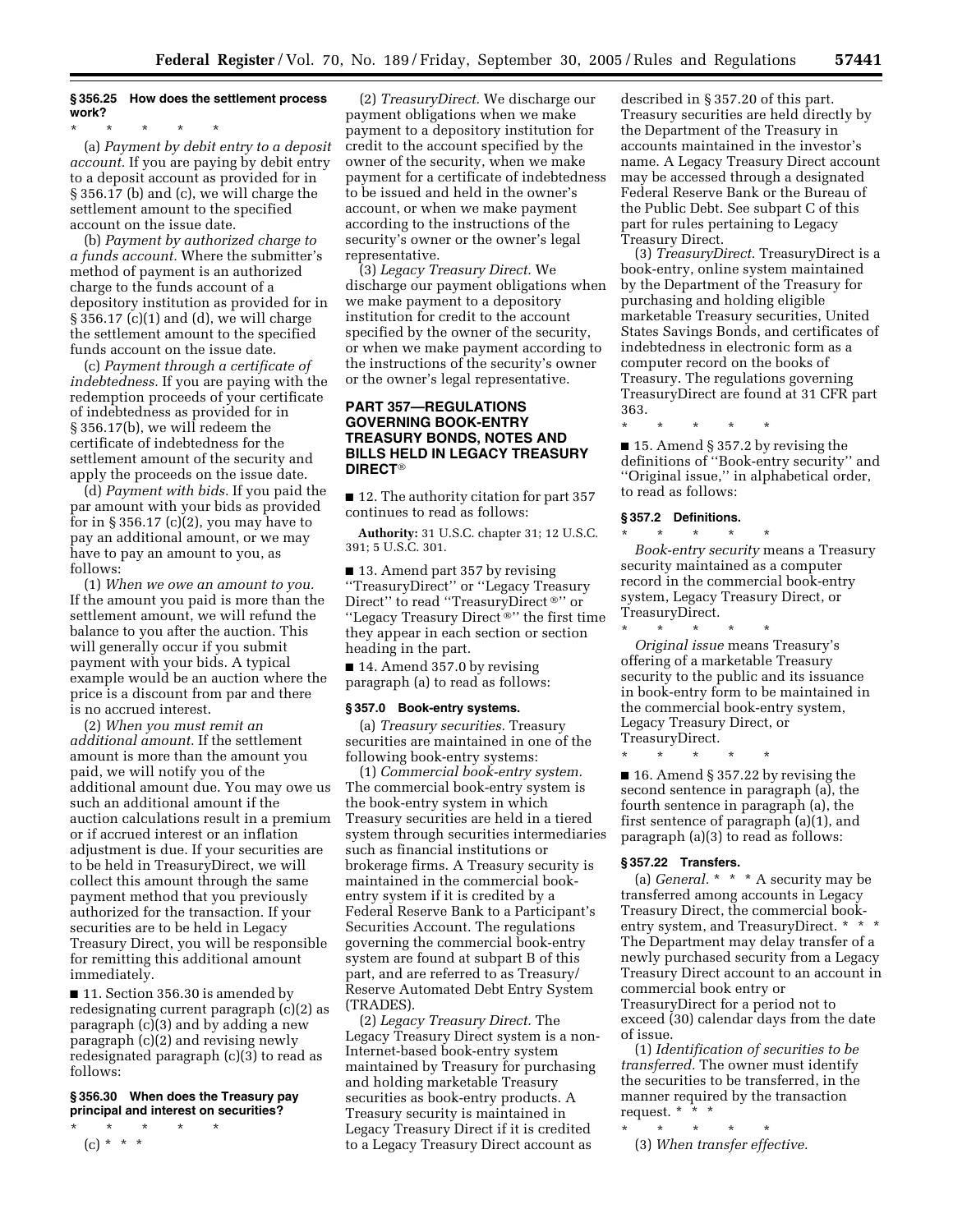(i) *Transfer within Legacy Treasury Direct or to Legacy Treasury Direct from the commercial book-entry system or TreasuryDirect.* A transfer of a security within Legacy Treasury Direct, or to Legacy Treasury Direct from another book-entry system, is effective when an appropriate entry is made in the name of the transferee on the Legacy Treasury Direct records.

(ii) *Transfer from Legacy Treasury Direct to the commercial book-entry system.* A transfer of a security from Legacy Treasury Direct to the commercial book-entry system is effective as provided in Subpart B. If a transfer cannot be completed, and the security is sent back to Legacy Treasury Direct, the Department will redeposit the security in the original account.

(iii) *Transfer from Legacy Treasury Direct to TreasuryDirect.* A transfer of a security from Legacy Treasury Direct to TreasuryDirect is effective as provided in 31 CFR part 363. If the transfer cannot be completed, the Department will redeposit the security in the original account.

\* \* \* \* \*

# **PART 363—REGULATIONS GOVERNING SECURITIES HELD IN TREASURYDIRECT**

■ 17. The authority citation for part 363 continues to read as follows:

**Authority:** 5 U.S.C. 301; 12 U.S.C. 391; 31 U.S.C. 3102, *et seq.*; 31 U.S.C. 3121, *et seq.* 

■ 18. Amend part 363 by revising ''TreasuryDirect'' or ''Legacy Treasury Direct" to read "TreasuryDirect®" or "Legacy Treasury Direct<sup>®</sup>" the first time they appear in each section or section heading in the part.

### **§ 363.3 [Removed and reserved]**

■ 19. Remove and reserve § 363.3.

■ 20. Revise § 363.4 to read as follows:

### **§ 363.4 How is TreasuryDirect different from the Legacy Treasury Direct system and the commercial book-entry system?**

(a) *TreasuryDirect.* TreasuryDirect is a book-entry, online system maintained by Treasury for purchasing, holding and conducting permitted transactions in eligible Treasury securities in electronic form as a computer record on the books of Treasury. TreasuryDirect currently provides for the purchase and holding of eligible book-entry savings bonds, certificates of indebtedness, and eligible marketable Treasury securities.

(b) *Legacy Treasury Direct.* The Legacy Treasury Direct system is a non-Internet-based book-entry system maintained by Treasury for purchasing, holding, and conducting permitted

transactions in eligible marketable Treasury securities as book-entry products. The terms and conditions for the Legacy Treasury Direct system are found at 31 CFR part 357, subpart C.

(c) *Commercial book-entry system.*  The commercial book-entry system is the book-entry system in which Treasury securities are held in a tiered system through securities intermediaries such as financial institutions or brokerage firms. The regulations governing the commercial book-entry system are found at 31 CFR part 357, subpart B, and may be referred to in that part as Treasury/Reserve Automated Debt Entry System (TRADES).

■ 21. Amend § 363.5 by redesignating paragraphs (a) and (b) as paragraphs (b) and (c), adding paragraph (a), and revising the newly redesignated paragraph (c), to read as follows:

### **§ 363.5 How do I contact Public Debt?**

(a) You may use the ''Contact Us'' feature within TreasuryDirect to communicate information to us over a secure Internet connection.

\* \* \* \* \* (c) Letters should be addressed to: Bureau of the Public Debt, TreasuryDirect, P.O. Box 5312, Parkersburg, WV 26106–5312.

■ 22. Amend § 363.6 by removing the definition of ''Depository financial institution,'' adding the definitions of ''Commercial book-entry system,'' ''Financial institution,'' ''Legacy Treasury Direct system,'' ''Marketable Treasury security," "Sell Direct," and ''Tender'' in alphabetical order and revising the definition of ''Certificate of Indebtedness'' and ''Transfer,'' to read as follows:

### **§ 363.6 What special terms do I need to know to understand this part?**  \* \* \* \* \*

*Certificate of Indebtedness* is a oneday non-interest-bearing security held within your primary or linked account, including a minor account for which you are the custodian, that automatically matures and is rolled over each day until you request that it be redeemed.

*Commercial book-entry system* refers to the book-entry system in which you hold your Treasury securities in a tiered system through securities intermediaries such as financial institutions or brokerage firms. (See § 363.4.) \* \* \* \* \*

*Financial institution, or depository financial institution*, means an entity described in 12 U.S.C. 461 (b)(1)(A)(i)– (vi).

\* \* \* \* \*

*Legacy Treasury Direct* system is a non-Internet-based book-entry system maintained by Treasury since 1986 for purchasing and holding marketable Treasury securities directly with Treasury as book-entry products. (See § 363.4.)

\* \* \* \* \*

*Marketable Treasury security* refers to a Treasury bill, note, or bond that is negotiable and transferable, that is, may be bought and sold in the secondary market.

\* \* \* \* \* *Sell Direct®* is a service in which Treasury, through our agent, will sell your marketable Treasury security held in TreasuryDirect or Legacy Treasury Direct on the open market for a fee.  $\star$   $\star$   $\star$ 

*Tender* means an offer, or bid, to purchase a marketable Treasury security.

\* \* \* \* \* *Transfer* is a transaction to move a security, or a portion of a security, from one account to another within TreasuryDirect, or to move a marketable Treasury security to or from a TreasuryDirect account and an account in Legacy Treasury Direct or the commercial book-entry system.

■ 23. Amend § 363.10 by revising the heading, paragraph (a)(2), and the last sentence of paragraph (b)(1) to read as follows:

# **§ 363.10 What is a TreasuryDirect account?**

\* \* \* \* \*

- \* \* \* \* \*
	- (a) \* \* \*

(2) Gifts of savings bonds that have not yet been delivered;

- \* \* \* \* \*
- (b) \* \* \*

 $(1)$  \* \* \* You may also buy and deliver gift savings bonds from your custom account.

\* \* \* \* \*

■ 24. Amend § 363.21 by revising the heading, and paragraphs (a), (b), (c), (d), and (e) to read as follows:

### **§ 363.21 What transactions can I perform online through my TreasuryDirect account?**  \* \* \* \* \*

(a) You can purchase, transfer, and change the registration of an eligible Treasury security, including a transfer of a marketable security for a Sell Direct transaction;

(b) You can redeem a savings bond;

(c) You can deliver a gift savings bond to the account of the recipient;

(d) You can grant and revoke the right to view an eligible security to a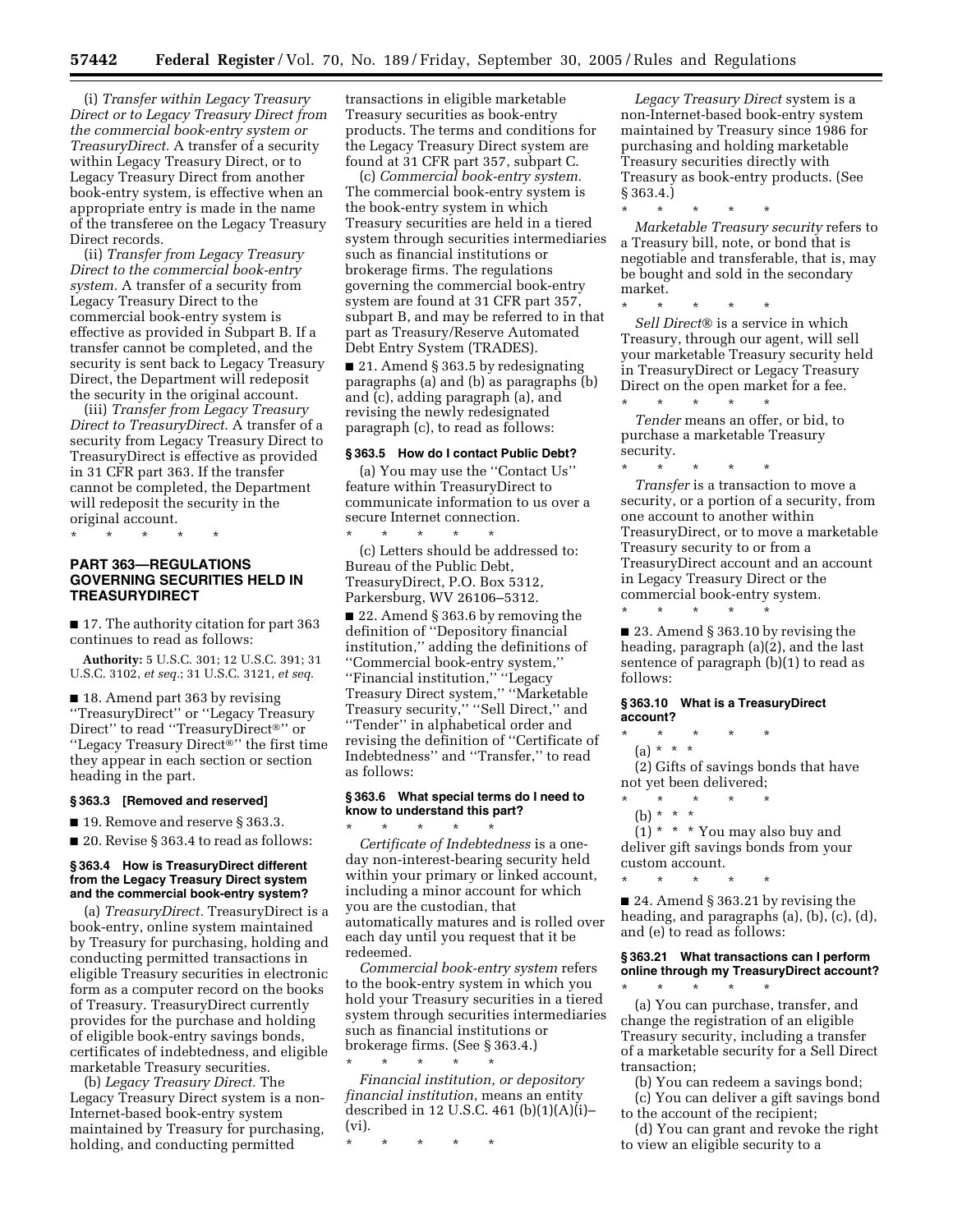secondary owner or beneficiary named on the security, if the secondary owner or beneficiary is a TreasuryDirect account owner;

(e) You, as the primary owner, can grant certain transaction rights to the secondary owner, and you can also revoke those rights. The secondary owner can exercise those rights, provided they have not been revoked, if the secondary owner is a TreasuryDirect account owner;

\* \* \* \* \*

■ 25. Amend § 363.22 by revising paragraph (c) to read as follows:

#### **§ 363.22 Who has the right to conduct online transactions in book-entry securities?**

\* \* \* \* \* (c) *Primary owner with secondary owner form of registration.* (1) The primary owner can conduct any permitted transaction in a security held in the primary owner's TreasuryDirect account. (See § 363.20(e)).

(2) If the primary owner has given the secondary owner the right to conduct transactions in a security, and has not revoked that right, then the secondary owner can conduct transactions in the security. Transactions that may be conducted by the secondary owner include transferring a marketable security, including a transfer for a Sell Direct transaction, redeeming a savings bond, and changing the destination of interest and redemption payments for marketable securities.

\* \* \* \* \*

■ 26. Amend § 363.26 by revising paragraph (a) and adding paragraph (c), to read as follows:

### **§ 363.26 What is a transfer?**

(a) A transfer is a transaction to: (1) Move a Treasury security, or a portion of a Treasury security, from one account to another within TreasuryDirect ;

(2) Move a marketable Treasury security to or from a TreasuryDirect account and an account in Legacy Treasury Direct or the commercial bookentry system.

\* \* \* \* \* (c) *Gift delivery is not a transfer.* A transfer does not include delivery of a gift savings bond from the donor to the recipient. This is referred to as a delivery.

■ 27. Amend § 363.27 by:

■ a. Redesignating paragraphs (a) through (f) as paragraphs (b) through (g); ■ b. Adding a new paragraph (a) to read as set forth below; and ■ c. Revising the first sentence of the

newly redesignated paragraph (e)(2),

and revising the newly redesignated paragraphs  $(e)(3)$ ,  $(e)(4)$ ,  $(e)(6)$ , and (e)(7), to read as follows:

### **§ 363.27 What do I need to know about accounts for minors who have not had a legal guardian appointed by a court?**

(a) We do not permit a minor to purchase securities.

\* \* \* \* \* (e) \* \* \*

(2) The custodian may redeem savings bonds on behalf of the minor through the minor's account. \* \* \*

(3) The custodian may not purchase gift savings bonds from the minor's account.

(4) The custodian may transfer a security to another TreasuryDirect account, provided the account is a linked account bearing the name and taxpayer identification number of the minor. The custodian can transfer a marketable Treasury security to an account in Legacy Treasury Direct or the commercial book-entry system, and may request a Sell Direct transaction.

\* \* \* \* \* (6) Gift savings bonds may be delivered to the minor's account.

(7) The custodian may grant rights to view and conduct transactions in the security as may be permitted by § 363.22.

■ 28. Revise §§ 363.36, 363.37, and 363.38 to read as follows:

\* \* \* \* \*

#### **§ 363.36 What securities can I purchase and hold in my TreasuryDirect account?**

You can purchase and hold eligible Treasury securities in your account. Eligible securities are Series EE and Series I savings bonds, certificates of indebtedness, and marketable Treasury securities that are available for purchase through the TreasuryDirect Web site. In addition, you can hold converted savings bonds and eligible marketable Treasury securities that have been transferred from the Legacy Treasury Direct system or the commercial bookentry system.

### **§ 363.37 How do I purchase and make payment for eligible Treasury securities through my TreasuryDirect account?**

(a) *Online purchase.* Purchases of eligible Treasury securities through your TreasuryDirect account must be made online.

(b) *Payment for savings bonds and marketable Treasury securities.* You can pay for eligible savings bonds and marketable Treasury securities by either a debit to your designated account at a United States financial institution using the ACH method, or by using the

redemption proceeds of your certificate of indebtedness.

(c) *Payment for certificate of indebtedness.* You can pay for a certificate of indebtedness by a direct deposit from your financial institution or employer to your TreasuryDirect account using the ACH method; by a debit from your designated account at a financial institution using the ACH method, but the amount of the debit is limited to \$1000 or less; or by using the proceeds of maturing securities held in your Treasury Direct account.

### **§ 363.38 What happens if my financial institution returns an ACH debit?**

If your designated financial institution returns an ACH debit, we reserve the right to reinitiate the debit at our option. We also reserve the right to reverse the transaction, thereby removing the security from your TreasuryDirect account. If the ACH return occurs after the security has been redeemed, transferred, or has matured and the proceeds paid, we reserve the right to reverse previously processed security transactions. We are not responsible for any fees your financial institution may charge relating to returned ACH debits.

■ 29. Revise § 363.40 to read as follows:

#### **§ 363.40 How are payments of principal and interest made?**

(a) *Payment of a savings bond that has reached final maturity.* We will purchase a certificate of indebtedness in your TreasuryDirect account using the proceeds of a matured savings bond.

(b) *Payments of interest and principal (except a savings bond that has reached final maturity).* (1) We provide two methods of receiving payments of principal and interest:

(i) Payment to your account at a financial institution by the ACH method, or

(ii) Payment to your TreasuryDirect account to purchase a certificate of indebtedness.

(2) You may select different payment destinations for principal and interest for a marketable Treasury security. You may change your payment destination at any time, unless the security is in the closed book period. (See § 363.210.)

(3) If we are unable to deliver a payment, we will use the payment to purchase a certificate of indebtedness in your TreasuryDirect account.

■ 30. Amend § 363.44 by revising paragraph (a)(1) to read as follows: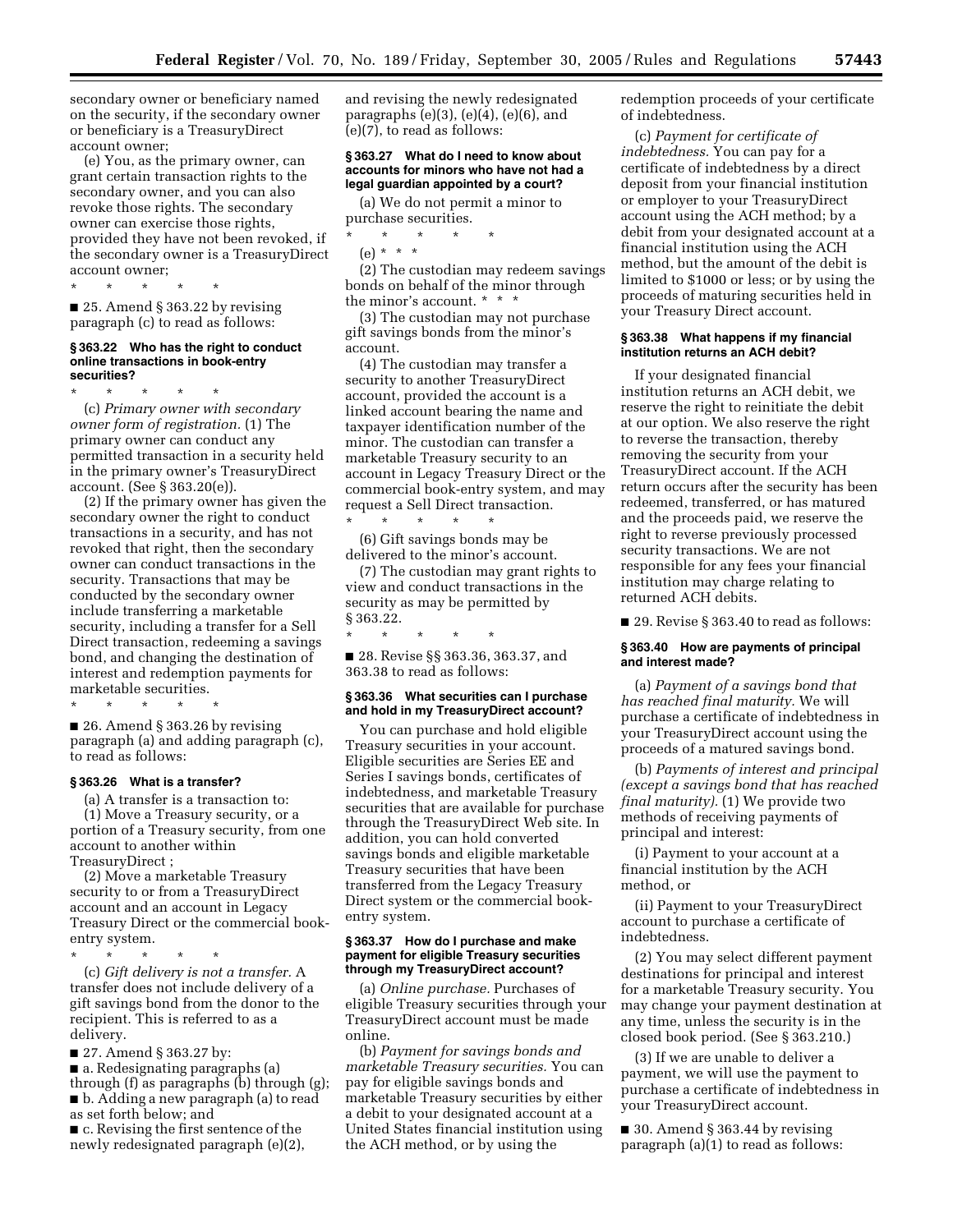#### **§ 363.44 What happens when a TreasuryDirect account owner dies and the estate is entitled to securities held in the account?**

(a) *Estate is being administered.* (1) For an estate that is being administered, the legal representative of the estate may request payment of securities, if the securities are eligible for payment, to the estate or to the persons entitled, or may:

(i) Request transfer of securities to the TreasuryDirect account of the persons entitled, if the securities are eligible for transfer;

(ii) Request transfer of marketable Treasury securities to the commercial book-entry system; or

(iii) Request a Sell Direct transaction.

\* \* \* \* \*

# **§§ 363.80–363.81 [Removed and reserved]**

■ 31. Remove and reserve § 363.80 and § 363.81.

### **§ 363.82 [Redesignated]**

■ 32. Redesignate § 363.82 as § 363.101.

### **§ 363.82 [Added and reserved]**

■ 32a. Add and reserve new §363.82.

■ 33. Add § 363.100 to read as follows:

#### **§ 363.100 What are the rules for purchasing and delivering gift savings bonds to minors?**

(a) A TreasuryDirect account owner can purchase a savings bond as a gift with a minor as the recipient.

(b) An account owner can deliver a bond purchased as a gift to a minor. The account owner must deliver the security to the minor's linked account. Once delivered, the bond will be under the control of the custodian of the minor's account. (See § 363.27.)

■ 34. Revise the newly redesignated § 363.101 to read as follows:

### **§ 363.101 Can an account owner transfer a book-entry savings bond to a minor?**

An account owner can transfer a book-entry savings bond held in TreasuryDirect to a minor as a gift or pursuant to one of the specified exceptions in § 363.55(a).

 $\blacksquare$  35. Amend § 363.138 by revising paragraph (c) to read as follows:

### **§ 363.138 How do I purchase a certificate of indebtedness?**

\* \* \* \* \* (c) through the Buy Direct<sup>®</sup> function of your TreasuryDirect account, in which you direct us to debit funds from your account at a financial institution to purchase a certificate of indebtedness. This method is limited to an amount no greater than \$1000 per transaction. When you use the Buy Direct function

to debit funds to purchase all or a portion of a certificate of indebtedness, you will not be permitted to schedule a redemption for cash from your certificate of indebtedness within five business days after the date of the debit entry; or

■ 36. Revise § 363.142 to read as follows:

\* \* \* \* \*

### **§ 363.142 Can I redeem my certificate of indebtedness for cash?**

You can redeem part or all of the value of your certificate of indebtedness at any time, with one exception: if you purchased all or a portion of your certificate of indebtedness through a debit using the ACH method, you may not schedule a redemption from your certificate of indebtedness within five business days after the date of the debit entry.

■ 37. Redesignate Subpart F as Subpart H.

■ 38. Redesignate § 363.200 through § 363.202 as § 363.250 through § 363.252.

■ 39. Add a new subpart F to read as follows:

### **Subpart F—Marketable Treasury Securities**  Sec.

- 363.200 What Treasury securities does this subpart govern?
- 363.201 What other regulations govern book-entry marketable book-entry Treasury bills, notes, and bonds?
- 363.202 What marketable Treasury securities may I purchase and hold through my TreasuryDirect account?
- 363.203 After I purchase my marketable Treasury security in TreasuryDirect, is there a period of time during which I may not transfer the security?
- 363.204 What registrations are available for my marketable Treasury securities held in TreasuryDirect?
- 363.205 How do I reinvest the proceeds of a maturing security held in TreasuryDirect?
- 363.206 How can I transfer my marketable Treasury security into my TreasuryDirect account from another book-entry system?
- 363.207 Can I transfer my marketable Treasury security from my TreasuryDirect account to another TreasuryDirect account?
- 363.208 Can I transfer my marketable Treasury security from my TreasuryDirect account to an account in another book-entry system?
- 363.209 How can I direct that my marketable Treasury security be sold on the open market (Sell Direct®)?
- 363.210 Is there any period of time during which I will be unable to process certain transactions regarding my security?
- 363.211–363.249 [Reserved]

### **Subpart F—Marketable Treasury Securities**

### **§ 363.200 What Treasury securities does this subpart govern?**

This subpart provides the rules for holding marketable Treasury bills, notes, and bonds in book-entry form in TreasuryDirect.

### **§ 363.201 What other regulations govern book-entry marketable book-entry Treasury bills, notes, and bonds?**

(a) 31 CFR part 356 governs the sale and issue of marketable book-entry Treasury securities on or after March 1, 1993, whether held in TreasuryDirect, Legacy Treasury Direct, or the commercial book-entry system.

(b) 31 CFR part 357 governs holding marketable book-entry Treasury bills, notes, and bonds in the Legacy Treasury Direct system and in the commercial book-entry system.

### **§ 363.202 What marketable Treasury securities may I purchase and hold through my TreasuryDirect account?**

(a) *Purchase.* You may purchase any marketable Treasury security that is available for purchase through the TreasuryDirect Web site.

(b) *Hold.* You may transfer into the system and maintain in your TreasuryDirect account any eligible marketable book-entry Treasury bill, note, or bond.

### **§ 363.203 After I purchase my marketable Treasury security in TreasuryDirect, is there a period of time during which I may not transfer the security?**

Once you purchase a marketable Treasury security in TreasuryDirect, you may not transfer that security for a period of 45 calendar days after the issue date of the security, or the term of the security, whichever is less.

### **§ 363.204 What registrations are available for my marketable Treasury securities held in TreasuryDirect?**

You may register your marketable Treasury securities in any form of registration permitted by § 363.20 of this part.

### **§ 363.205 How do I reinvest the proceeds of a maturing security held in TreasuryDirect?**

You can reinvest the proceeds of a maturing security held in TreasuryDirect by first directing that the proceeds from the maturing security be used to purchase a certificate of indebtedness in your account, and then using the redemption proceeds of your certificate of indebtedness to purchase another security. Any purchase using the proceeds from a certificate of indebtedness is considered a reinvestment.